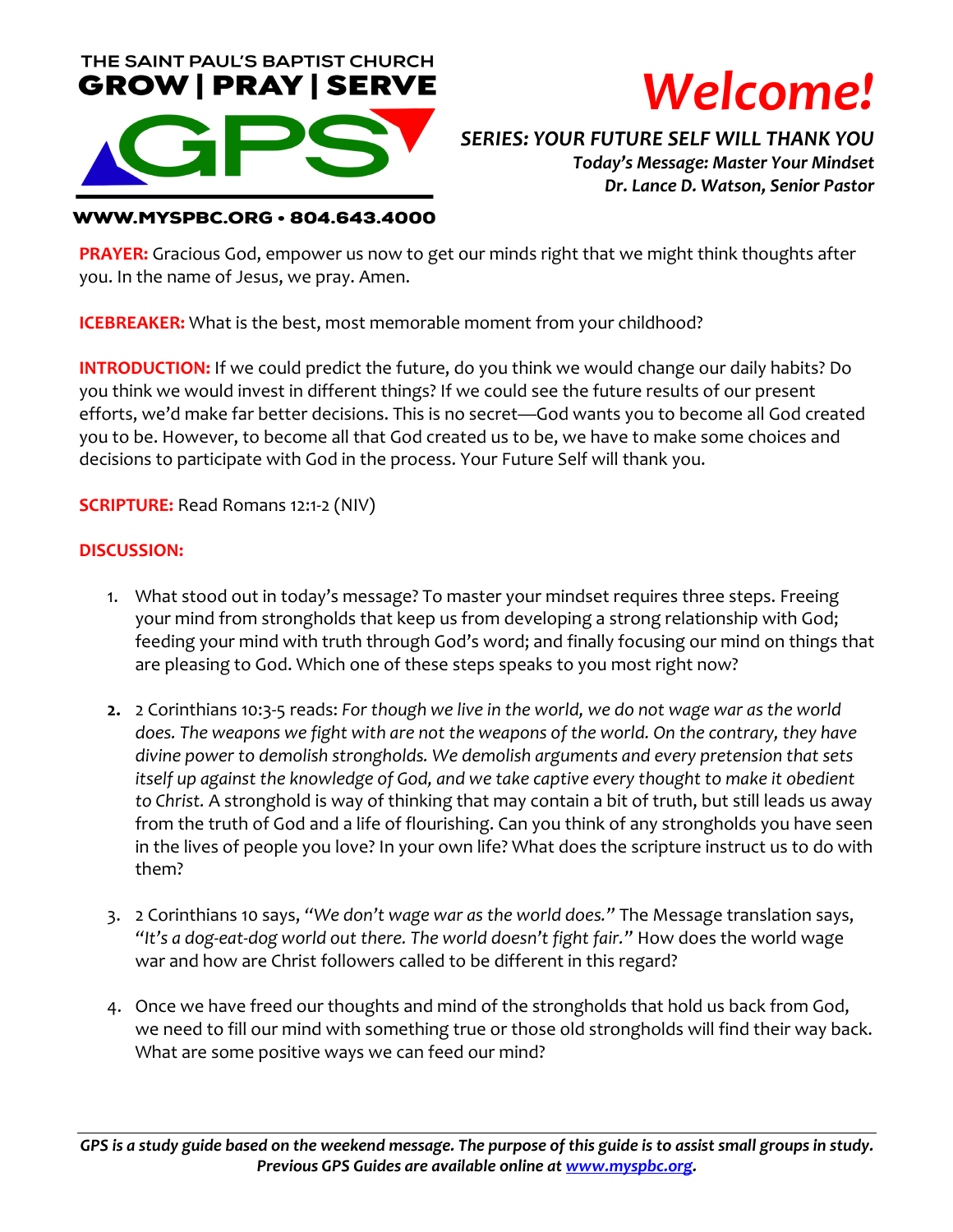



*SERIES: YOUR FUTURE SELF WILL THANK YOU Today's Message: Master Your Mindset Dr. Lance D. Watson, Senior Pastor*

#### WW.MYSPBC.ORG · 804.643.4000

5. A transformed mind for Christ needs to be focused. We can do this by filtering what we think about The books and magazines we read, the movies or TV shows we watch, or dwelling on things from our past. God gives us instructions for filtering what we set our minds on. How might we focus on what is good and lovely, without becoming naïve to the real problems we have in our lives?

**CHALLENGE:** Think about what you think. Where did your thoughts come from? What would it be like to think differently about relationships? Finances? Health? Challenge yourself this week to expand the narrative of your life. What thoughts do you have that need to be "taken captive?" What thoughts do you have that need to be "set free?" Stretch your mind and your opinion.

**SERVE: Pray** over Romans 12:1-2 this week. **Praise** God in advance for transforming thoughts. **Listen**: when you are quiet before God, it is amazing how clear things become. **Respond**. Write it down, live it out, give God praise!

**ANNOUNCEMENTS:** Take this time to share group announcements. Church wide and campus specific announcements can be found at www.myspbc.org. You can also "find, follow and like" our Facebook page at facebook.com/myspbc. Turn on your notifications.

**CELEBRATIONS:** Take this time to share praise reports (e.g. answered prayers, birthdays, anniversaries, promotions).

**PRAYER REQUESTS & PRAYER:** Take this time to share prayer requests. Close with prayer.